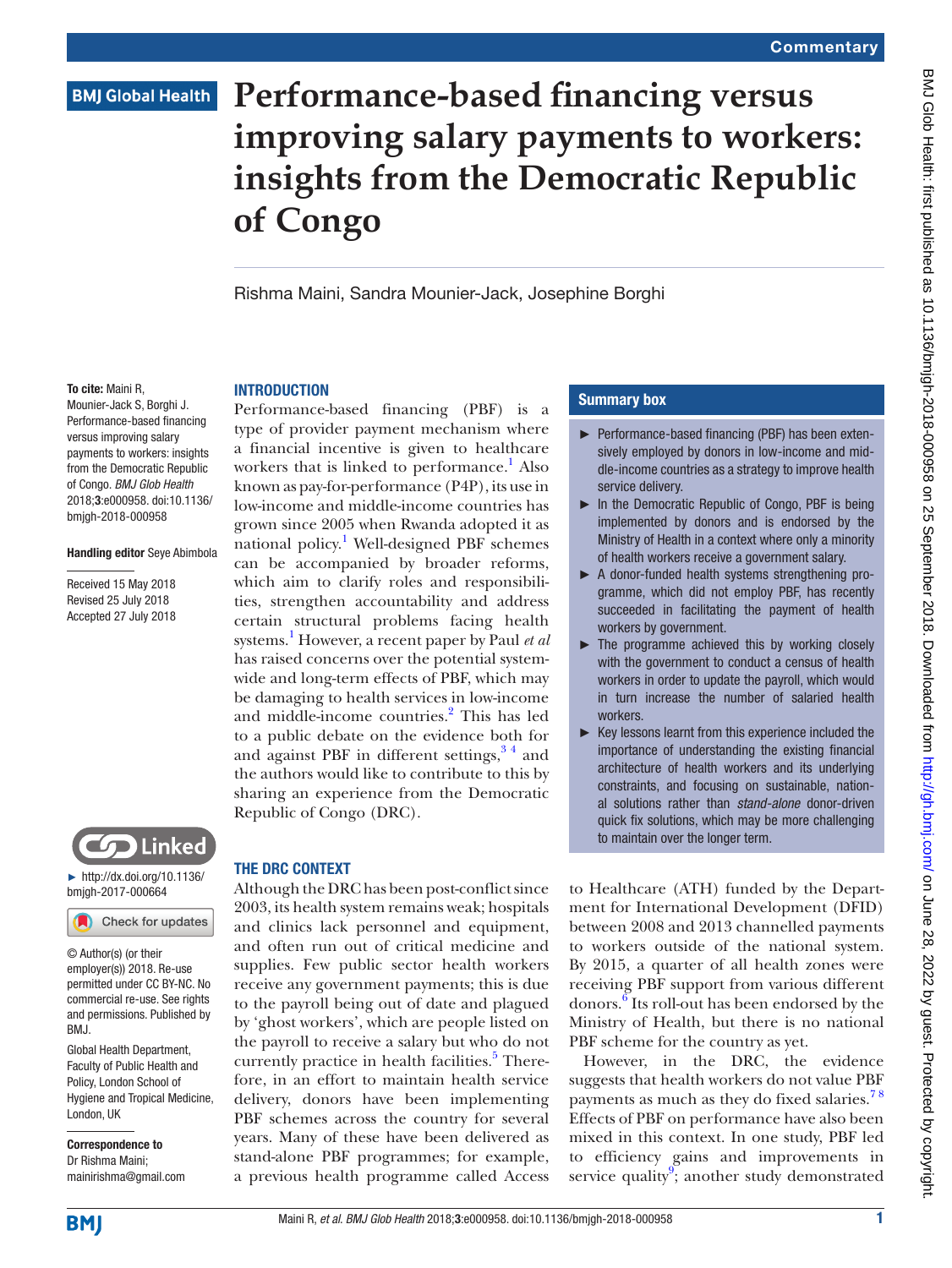that PBF did elicit an increase in efforts to target service provision, but did not stimulate demand for services, and even resulted in a reduction of intrinsic motivation of workers<sup>10</sup>

#### An alternative to PBF

In 2013, a new health systems strengthening programme funded by DFID called Accès Aux Soins de Santé Primaire (Access to Primary Healthcare/ASSP) commenced. In contrast to other donor programmes that were continuing with PBF or introducing follow-on PBF schemes, ASSP started to phase PBF out from its predecessor programme ATH. It was hypothesised that the presence of PBF—among other reasons including a low national budget for health, poor governance and security issues had reduced incentives for the government to salary its health workers, thus potentially undermining systemwide reform in the sector. Instead, the ASSP programme worked closely with the government to conduct a census of health workers in order to update the payroll, which would in turn increase the number of salaried health workers.<sup>5</sup>

In practice, the phasing out of PBF proved difficult: it was perceived to have caused an exodus of workers from facilities as well as to have negatively affected their motivation and relationships with the local community.[11](#page-2-8) Part of the reason was that the change was poorly communicated, and performance payments were much higher than other sources of revenue received by workers including salaries, and so their removal constituted a significant economic shock to workers. $811$  Nonetheless, those workers who remained in facilities post-withdrawal of PBF indicated they would prefer to receive a fixed salary payment from the government compared with a performance payment from donors, as they saw the former as a more sustainable source of income.<sup>[8](#page-2-9)</sup>

ASSP eventually succeeded in updating the health worker payroll for the provinces of Kasai and Kasai Central, as described by Likofata *et al*. [5](#page-2-3) Ghost worker payments were redistributed to thousands of previously undercompensated or uncompensated health workers in the civil service. However, the solution was not solely technical. The payment of health workers was outside the control of the Ministry of health, and under the purview of the Ministries of Finance, Budget and Public Sector Reform. Development partners involved in implementing ASSP therefore had to build relationships and work across these different Ministries, in order to secure government ownership and influence change. This was particularly crucial as there would have been vested interests within Ministries to maintain the status quo as salaries tend to be intricately tied to patronage and issues of political expediency.<sup>12</sup> The DRC's Health Development Plan 2016–2020 also now acknowledges there is a continued need to strengthen information systems on human resources for health and improve on the number of salaried workers.<sup>[13](#page-2-11)</sup>

## Lessons learnt

Several key lessons were learnt from this experience. First, PBF can serve as a distraction from the pursuit of more challenging interventions that are needed to address the underlying constraints of health systems. In the DRC, the financial compensation received by workers under donor-funded PBF schemes was effectively serving as a partial substitute for salaries, as only a minority of workers were being paid by the government; a similar analogy would be that of applying a plaster to an infected wound, rather than treating the underlying infection. The attraction of PBF for donors is understandable as it allows them to measure and demonstrate to their own governments and tax payers the results and value for money of their investments. On the other hand, interventions that require donors normally focused on health to work across several Ministries may seem less appealing.

Yet, a failure to address the problems at root can lead to a perpetuation of weak government leadership and accountability.[14](#page-2-12) In fragile and conflict-affected states such as the DRC, despite close coordination with government, PBF schemes are often still too complex for states to manage within their existing systems, and so involve the introduction of parallel systems to channel funding to providers and verify performance. Due to poor governance and accountability in the DRC, partners do not provide budget support; instead, PBF funds go directly into the accounts of health facilities. This results in PBF undermining rather than reinforcing state capacity.<sup>15</sup> Furthermore, given that donor funding for performance-based incentives will in all likelihood eventually be withdrawn, there is the risk of creating a dependency on an income source that is not sustainable over the long term, with all the negative consequences that can entail.

Another lesson learnt was the need to understand the financial environment within which health workers operate when considering PBF initiatives. $^{16}$  It has been acknowledged that PBF initiatives are often implemented as stand-alone projects without due consideration being given to the overall health system environment and their integration therein. $17$  Although the PBF model employed by the ATH programme did show evidence of improvements in performance over the short term, $\frac{10}{10}$  $\frac{10}{10}$  $\frac{10}{10}$  it could not have been sustainably financed in the absence of external aid. Soucat *et al* have highlighted the importance of understanding how PBF could be blended with the existing base payment mechanism to effectively align provider incentives with health policy objectives.<sup>[17](#page-2-15)</sup> This is key to ensuring that the system is structurally and financially sustainable; rather than adding extra income through a parallel system, existing income payments may be adjusted to make a proportion of it performance based. More recent innovations, like the Global Financing Facility which has started in the DRC, may also provide a good mechanism to support government efforts to enhance domestic resource mobilisation.<sup>18</sup> The authors would argue, however, that the payment of